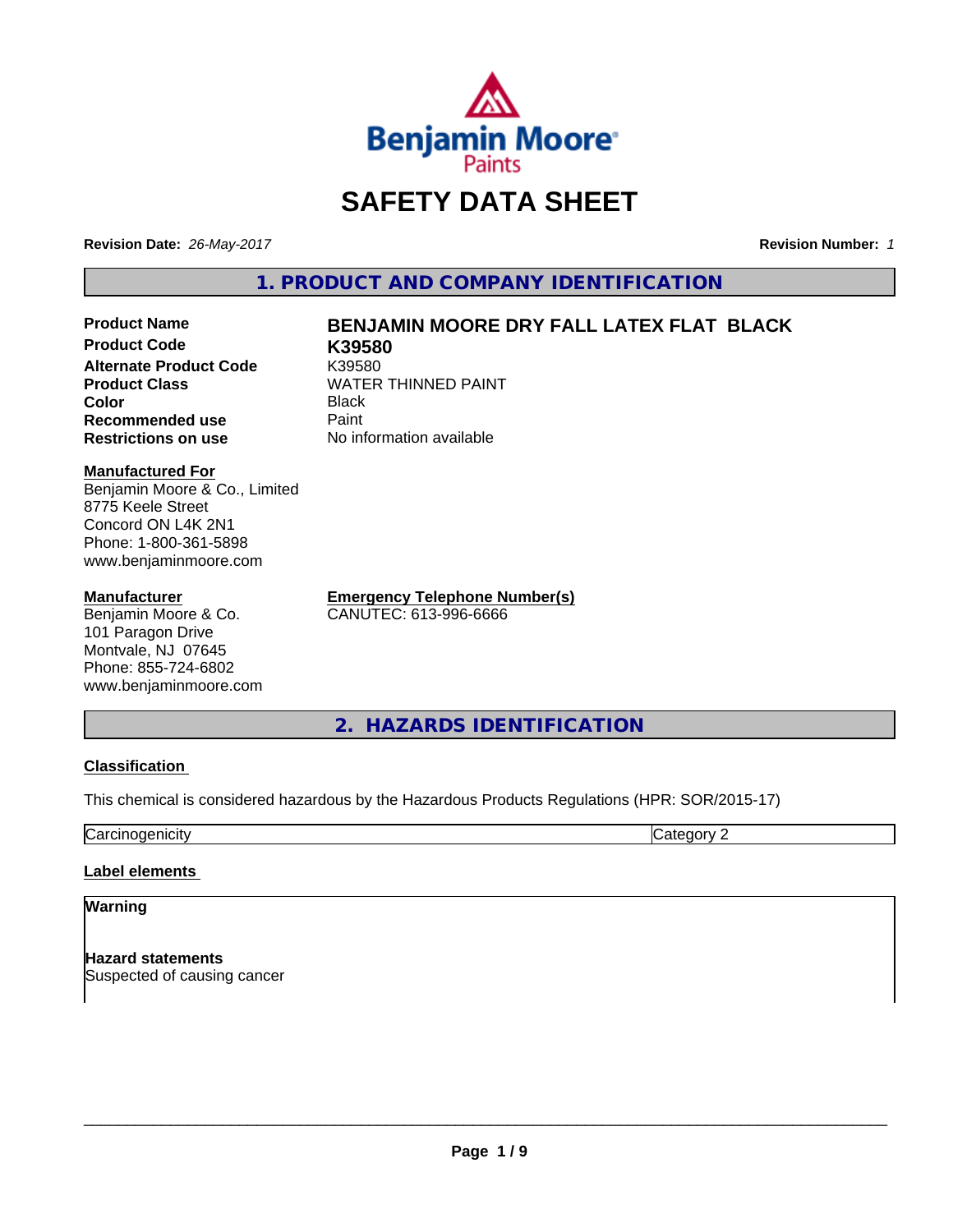

**Appearance** liquid **Odor in the original of the original of the original of the original of the original of the original of the original of the original of the original of the original of the original of the original of t** 

#### **Precautionary Statements - Prevention**

Obtain special instructions before use Do not handle until all safety precautions have been read and understood Use personal protective equipment as required

#### **Precautionary Statements - Response**

If exposed or concerned get medical attention

#### **Precautionary Statements - Storage**

Store locked up

#### **Precautionary Statements - Disposal**

Dispose of contents/container to an approved waste disposal plant

#### **Other information**

No information available

## **3. COMPOSITION INFORMATION ON COMPONENTS**

| <b>Chemical Name</b> | <b>CAS-No</b> | Weight % (max) |
|----------------------|---------------|----------------|
| Nepheline svenite    | 37244-96-5    | 10 - 30%       |
| Limestone            | 1317-65-3     | $10 - 30%$     |
| Diatomaceous earth   | 61790-53-2    | $-5%$          |
| Carbon black         | 1333-86-4     | $-5%$          |

## **4. FIRST AID MEASURES**

| <b>General Advice</b> | No hazards which require special first aid measures.                                                     |
|-----------------------|----------------------------------------------------------------------------------------------------------|
| <b>Eye Contact</b>    | Rinse thoroughly with plenty of water for at least 15<br>minutes and consult a physician.                |
| <b>Skin Contact</b>   | Wash off immediately with soap and plenty of water while<br>removing all contaminated clothes and shoes. |
| <b>Inhalation</b>     | Move to fresh air. If symptoms persist, call a physician.                                                |
| Ingestion             | Clean mouth with water and afterwards drink plenty of<br>water. Consult a physician if necessary.        |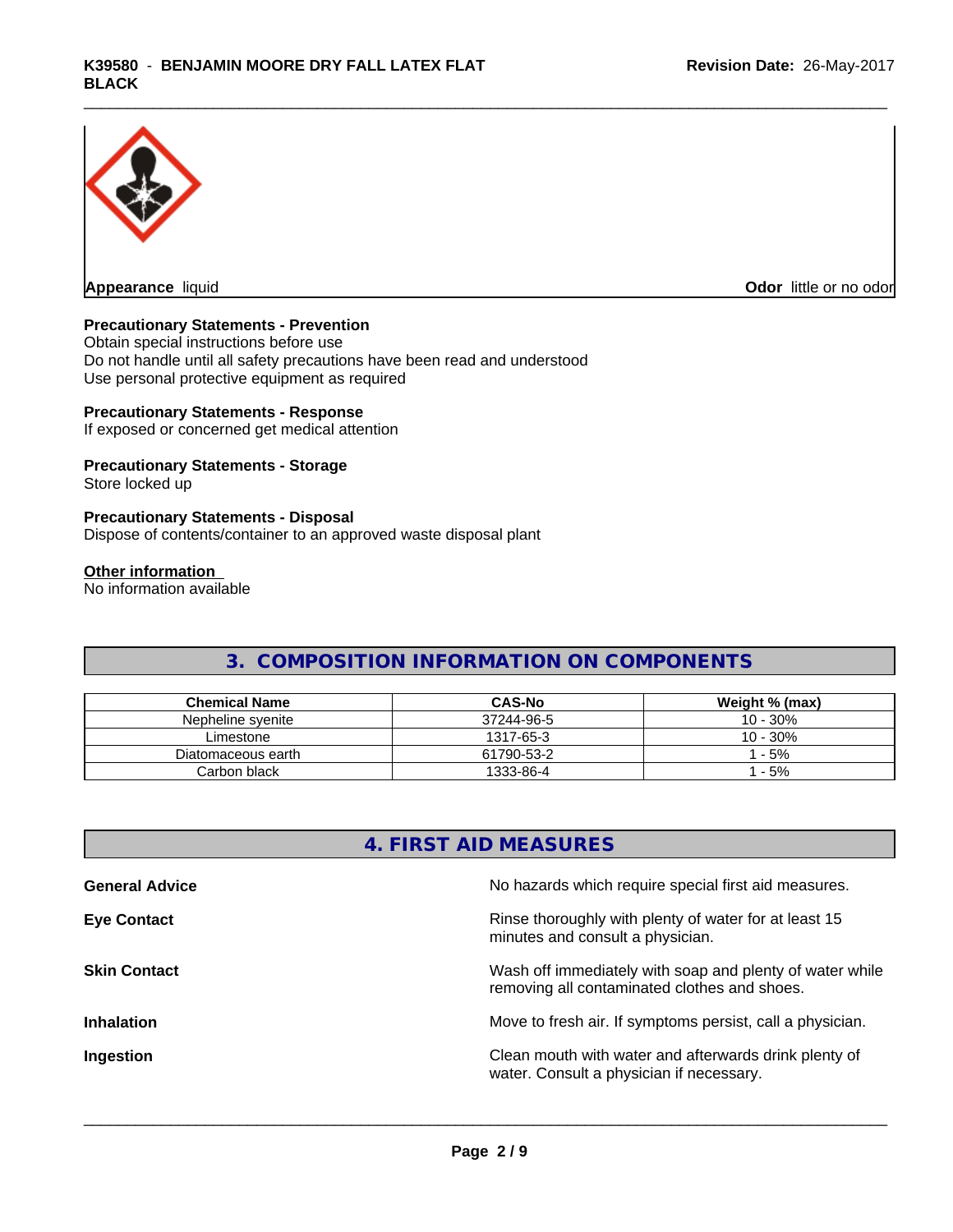| <b>Most Important Symptoms/Effects</b>                                                       | None known.                                                                                                                                  |  |  |
|----------------------------------------------------------------------------------------------|----------------------------------------------------------------------------------------------------------------------------------------------|--|--|
| <b>Notes To Physician</b>                                                                    | Treat symptomatically.                                                                                                                       |  |  |
|                                                                                              | 5. FIRE-FIGHTING MEASURES                                                                                                                    |  |  |
| <b>Suitable Extinguishing Media</b>                                                          | Use extinguishing measures that are appropriate to local<br>circumstances and the surrounding environment.                                   |  |  |
| <b>Protective Equipment And Precautions For</b><br><b>Firefighters</b>                       | As in any fire, wear self-contained breathing apparatus<br>pressure-demand, MSHA/NIOSH (approved or equivalent)<br>and full protective gear. |  |  |
| <b>Specific Hazards Arising From The Chemical</b>                                            | Closed containers may rupture if exposed to fire or<br>extreme heat.                                                                         |  |  |
| <b>Sensitivity To Mechanical Impact</b>                                                      | No                                                                                                                                           |  |  |
| <b>Sensitivity To Static Discharge</b>                                                       | No                                                                                                                                           |  |  |
| <b>Flash Point Data</b><br>Flash Point (°F)<br>Flash Point (°C)<br><b>Flash Point Method</b> | Not applicable<br>Not applicable<br>Not applicable                                                                                           |  |  |
| <b>Flammability Limits In Air</b>                                                            |                                                                                                                                              |  |  |
| <b>Lower Explosion Limit</b><br><b>Upper Explosion Limit</b>                                 | Not applicable<br>Not applicable                                                                                                             |  |  |
| Health: 1<br>Flammability: 0<br><b>NFPA</b>                                                  | Instability: 0<br>Special: -                                                                                                                 |  |  |
| <b>NFPA Legend</b><br>0 - Not Hazardous<br>1 - Slightly<br>2 - Moderate<br>3 - High          |                                                                                                                                              |  |  |

4 - Severe

*The ratings assigned are only suggested ratings, the contractor/employer has ultimate responsibilities for NFPA ratings where this system is used.*

*Additional information regarding the NFPA rating system is available from the National Fire Protection Agency (NFPA) at www.nfpa.org.*

**6. ACCIDENTAL RELEASE MEASURES**

**Personal Precautions Precautions** Avoid contact with skin, eyes and clothing. Ensure adequate ventilation.

**Other Information Other Information Prevent further leakage or spillage if safe to do so.** 

**Environmental Precautions** See Section 12 for additional Ecological Information.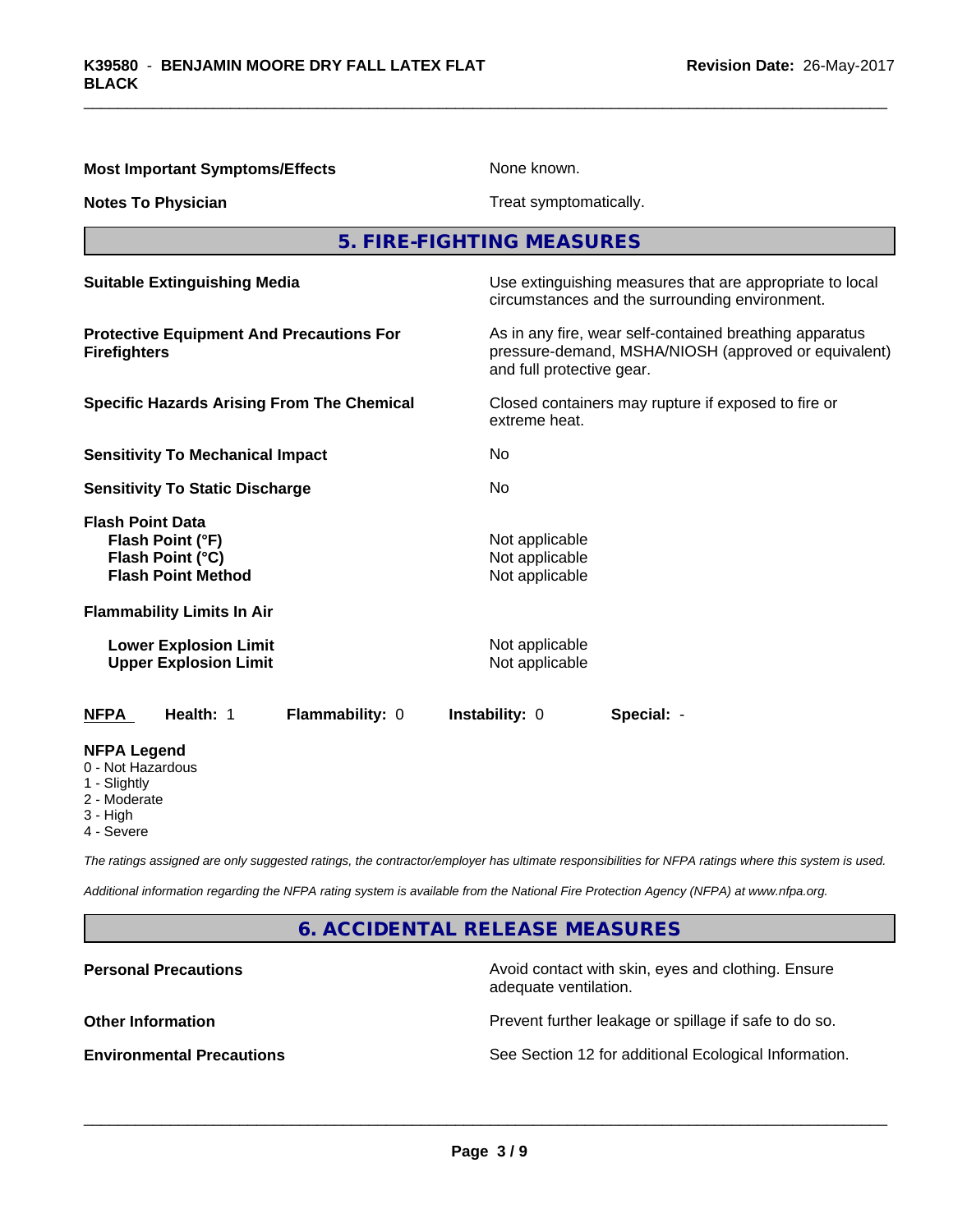**Methods For Clean-Up Example 20 All 20 All 20 All 20 Soak** up with inert absorbent material. Sweep up and shovel into suitable containers for disposal.

#### **7. HANDLING AND STORAGE**

**Handling Handling Avoid contact with skin, eyes and clothing. Avoid breathing** vapors, spray mists or sanding dust. In case of insufficient ventilation, wear suitable respiratory equipment.

**Storage** Storage **Keep container tightly closed.** Keep out of the reach of children.

#### **Incompatible Materials No information available**

#### **8. EXPOSURE CONTROLS/PERSONAL PROTECTION**

#### **Exposure Limits**

*No exposure limits have been established for this product.*

| <b>Chemical Name</b> | <b>ACGIH</b>             | Alberta                    | <b>British Columbia</b>                                                     | <b>Ontario</b>           | Quebec                       |
|----------------------|--------------------------|----------------------------|-----------------------------------------------------------------------------|--------------------------|------------------------------|
| Nepheline syenite    | N/E                      | N/E                        | N/E                                                                         | 10 mg/m $3$ - TWA        | N/E                          |
| Limestone            | N/E                      | 10 mg/m $3$ - TWA          | 10 mg/m $3$ - TWA<br>$3 \text{ mg/m}^3$ - TWA<br>$20 \text{ mg/m}^3$ - STEL | N/E                      | 10 mg/m $3$ - TWAEV          |
| Diatomaceous earth   | N/E                      | N/E                        | $4 \text{ mg/m}^3$ - TWA<br>1.5 mg/m <sup>3</sup> - TWA                     | N/E                      | $6 \text{ mg/m}^3$ - TWAEV   |
| Carbon black         | $3 \text{ ma/m}^3$ - TWA | $3.5 \text{ mg/m}^3$ - TWA | $3 \text{ ma/m}^3$ - TWA                                                    | $3 \text{ mg/m}^3$ - TWA | $3.5 \text{ mg/m}^3$ - TWAEV |

#### **Legend**

ACGIH - American Conference of Governmental Industrial Hygienists Alberta - Alberta Occupational Exposure Limits British Columbia - British Columbia Occupational Exposure Limits Ontario - Ontario Occupational Exposure Limits Quebec - Quebec Occupational Exposure Limits N/E - Not established

# **Personal Protective Equipment**

**Engineering Measures Ensure adequate ventilation, especially in confined areas.** 

**Eye/Face Protection Safety glasses with side-shields. Skin Protection Protection Protective gloves and impervious clothing. Respiratory Protection In case of insufficient ventilation wear suitable respiratory** equipment.

**Hygiene Measures Avoid contact with skin, eyes and clothing. Remove and Avoid contact with skin, eyes and clothing. Remove and Avoid contact with skin, eyes and clothing. Remove and** wash contaminated clothing before re-use. Wash thoroughly after handling.

#### **9. PHYSICAL AND CHEMICAL PROPERTIES**

**Appearance** liquid **Odor** little or no odor **Density (lbs/gal)** 12.3 - 12.7 **Specific Gravity** 1.47 - 1.52

**Odor Threshold No information available No information available**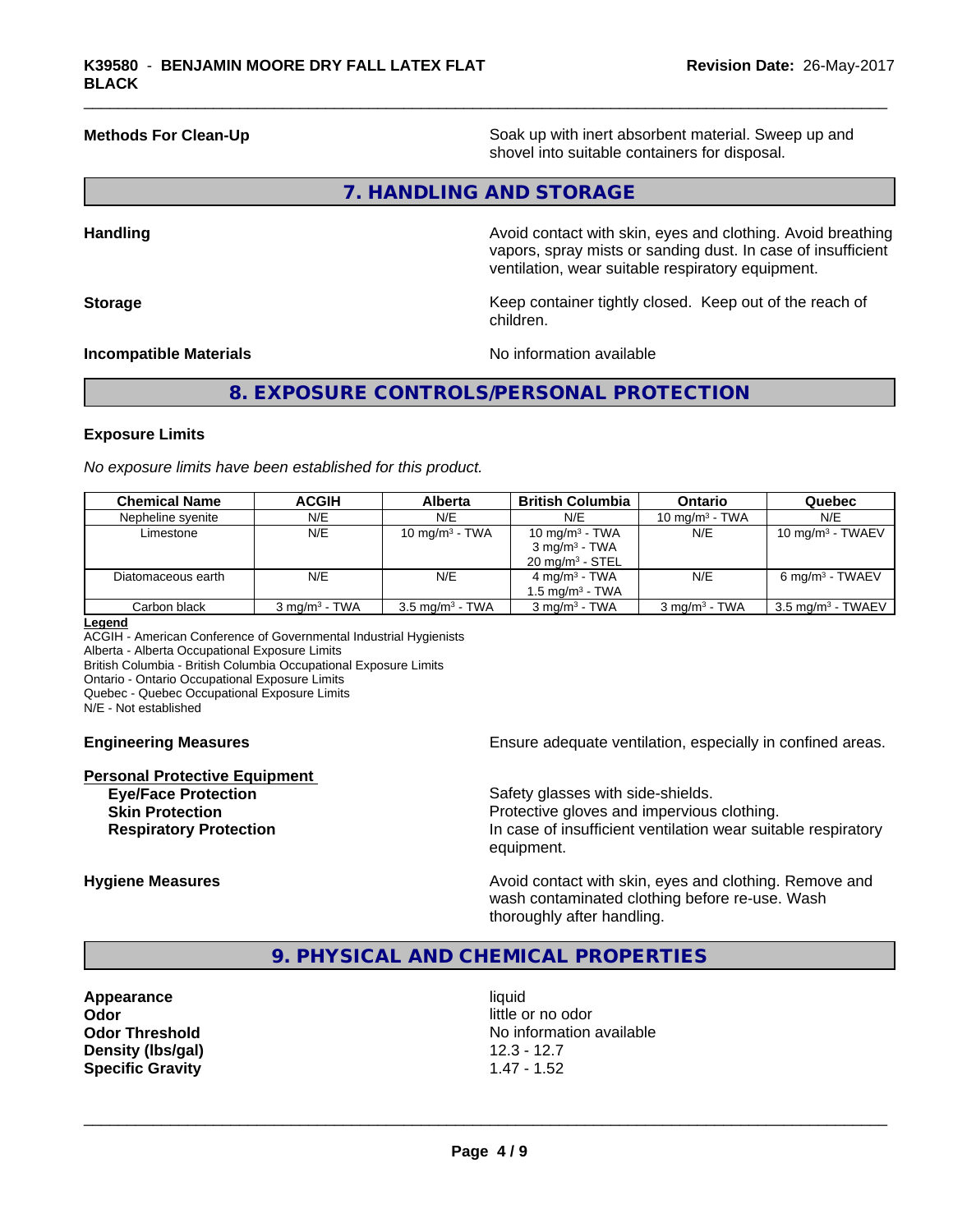| рH                                             | No information available |
|------------------------------------------------|--------------------------|
| <b>Viscosity (cps)</b>                         | No information available |
| <b>Solubility</b>                              | No information available |
| <b>Water Solubility</b>                        | No information available |
| <b>Evaporation Rate</b>                        | No information available |
| <b>Vapor Pressure</b>                          | No information available |
| <b>Vapor Density</b>                           | No information available |
| Wt. % Solids                                   | $55 - 65$                |
| Vol. % Solids                                  | $40 - 50$                |
| Wt. % Volatiles                                | $35 - 45$                |
| Vol. % Volatiles                               | $50 - 60$                |
| <b>VOC Regulatory Limit (g/L)</b>              | < 50                     |
| <b>Boiling Point (°F)</b>                      | 212                      |
| <b>Boiling Point (°C)</b>                      | 100                      |
| <b>Freezing Point (°F)</b>                     | 32                       |
| <b>Freezing Point (°C)</b>                     | 0                        |
| Flash Point (°F)                               | Not applicable           |
| Flash Point (°C)                               | Not applicable           |
| <b>Flash Point Method</b>                      | Not applicable           |
| Flammability (solid, gas)                      | Not applicable           |
| <b>Upper Explosion Limit</b>                   | Not applicable           |
| <b>Lower Explosion Limit</b>                   | Not applicable           |
| <b>Autoignition Temperature (°F)</b>           | No information available |
| <b>Autoignition Temperature (°C)</b>           | No information available |
| Decomposition Temperature (°F)                 | No information available |
| Decomposition Temperature (°C)                 | No information available |
| <b>Partition Coefficient (n-octanol/water)</b> | No information available |

## **10. STABILITY AND REACTIVITY**

| <b>Reactivity</b>                         | Not Applicable                           |
|-------------------------------------------|------------------------------------------|
| <b>Chemical Stability</b>                 | Stable under normal conditions.          |
| <b>Conditions To Avoid</b>                | Prevent from freezing.                   |
| <b>Incompatible Materials</b>             | No materials to be especially mentioned. |
| <b>Hazardous Decomposition Products</b>   | None under normal use.                   |
| <b>Possibility Of Hazardous Reactions</b> | None under normal conditions of use.     |

## **11. TOXICOLOGICAL INFORMATION**

#### **Product Information Information on likely routes of exposure**

**Acute Toxicity<br>Product Information** 

**Principal Routes of Exposure Exposure** Eye contact, skin contact and inhalation.

**No information available**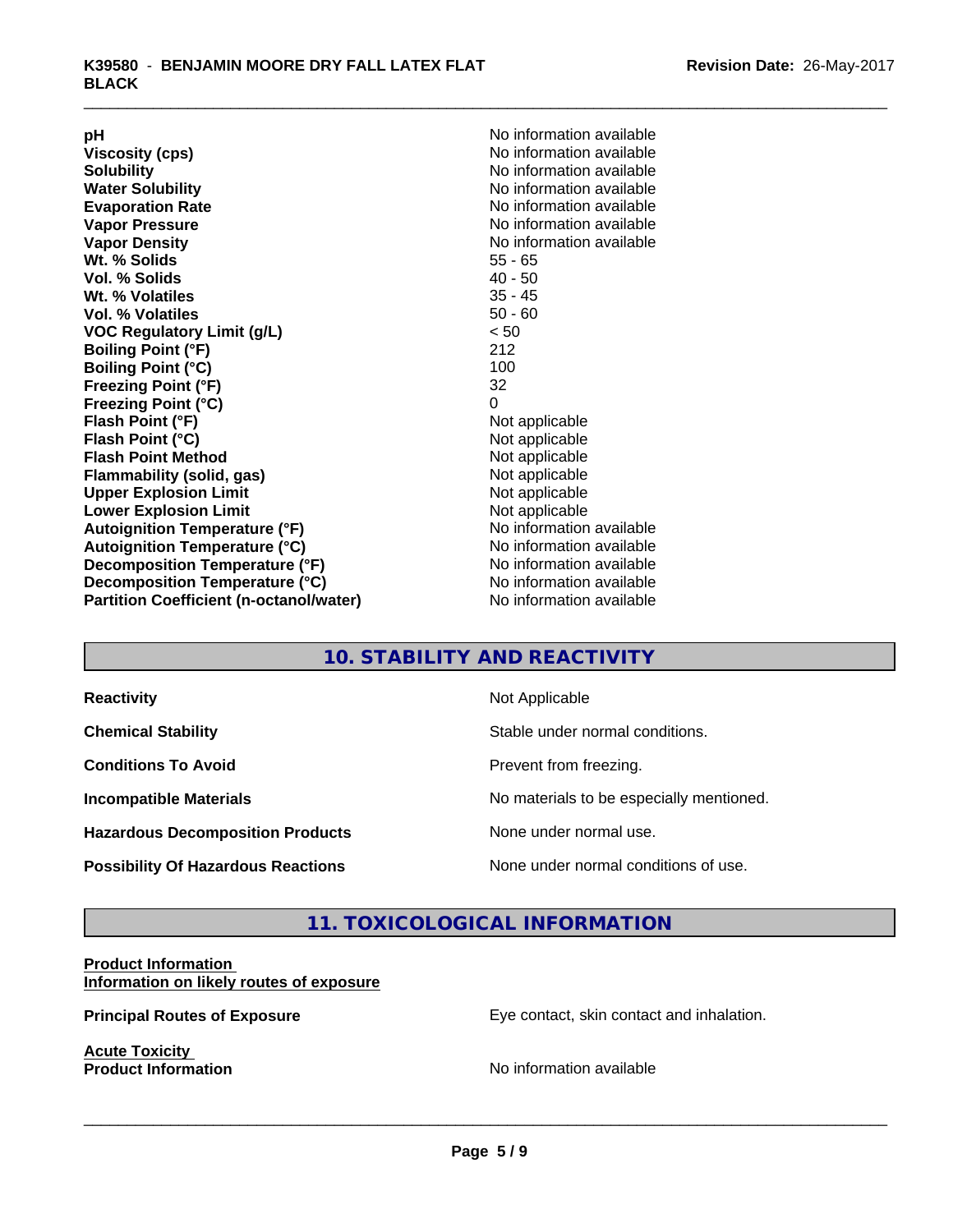#### **Information on toxicological effects**

| <b>Symptoms</b>                                                                            | No information available                                                                                        |  |  |  |
|--------------------------------------------------------------------------------------------|-----------------------------------------------------------------------------------------------------------------|--|--|--|
| Delayed and immediate effects as well as chronic effects from short and long-term exposure |                                                                                                                 |  |  |  |
| Eye contact                                                                                | May cause slight irritation                                                                                     |  |  |  |
| <b>Skin contact</b>                                                                        | Substance may cause slight skin irritation. Prolonged or<br>repeated contact may dry skin and cause irritation. |  |  |  |
| <b>Inhalation</b>                                                                          | May cause irritation of respiratory tract.                                                                      |  |  |  |
| Ingestion                                                                                  | Ingestion may cause gastrointestinal irritation, nausea,<br>vomiting and diarrhea.                              |  |  |  |
| <b>Sensitization:</b>                                                                      | No information available.                                                                                       |  |  |  |
| <b>Neurological Effects</b>                                                                | No information available.                                                                                       |  |  |  |
| <b>Mutagenic Effects</b>                                                                   | No information available.                                                                                       |  |  |  |
| <b>Reproductive Effects</b>                                                                | No information available.                                                                                       |  |  |  |
| <b>Developmental Effects</b>                                                               | No information available.                                                                                       |  |  |  |
| <b>Target Organ Effects</b>                                                                | No information available.                                                                                       |  |  |  |
| <b>STOT - single exposure</b>                                                              | No information available.                                                                                       |  |  |  |
| <b>STOT - repeated exposure</b>                                                            | No information available.                                                                                       |  |  |  |
| Other adverse effects                                                                      | No information available.                                                                                       |  |  |  |
| <b>Aspiration Hazard</b>                                                                   | No information available.                                                                                       |  |  |  |
|                                                                                            |                                                                                                                 |  |  |  |

#### **Numerical measures of toxicity**

#### **The following values are calculated based on chapter 3.1 of the GHS document**

| <b>ATEmix (oral)</b>   | 1279530 mg/kg |
|------------------------|---------------|
| <b>ATEmix (dermal)</b> | 249259 mg/kg  |

#### **Component**

Carbon black LD50 Oral: > 15400 mg/kg (Rat) LD50 Dermal: > 3000 mg/kg (Rabbit)

#### **Chronic Toxicity**

#### **Carcinogenicity**

*The information below indicateswhether each agency has listed any ingredient as a carcinogen:.*

| <b>Chemical Name</b> | <b>IARC</b>                             | <b>NTP</b> |
|----------------------|-----------------------------------------|------------|
|                      | 2B<br>Human<br>Carcinogen<br>Possible . |            |
| Carbon.<br>black     |                                         |            |

#### **Legend**

IARC - International Agency for Research on Cancer NTP - National Toxicity Program OSHA - Occupational Safety & Health Administration

## **12. ECOLOGICAL INFORMATION**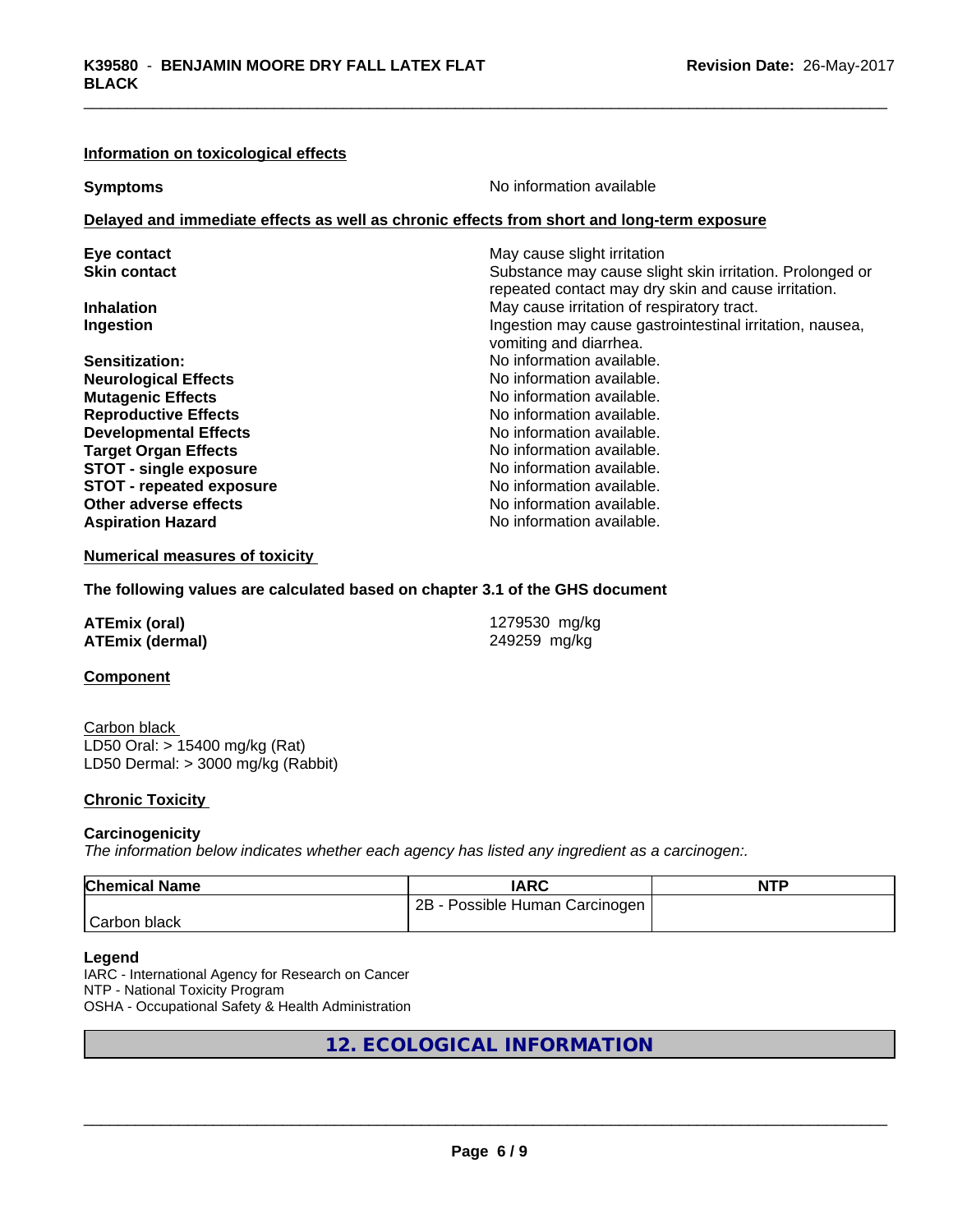#### **Ecotoxicity Effects**

The environmental impact of this product has not been fully investigated.

#### **Product Information**

#### **Acute Toxicity to Fish**

No information available

#### **Acute Toxicity to Aquatic Invertebrates**

No information available

#### **Acute Toxicity to Aquatic Plants**

No information available

#### **Persistence / Degradability**

No information available.

#### **Bioaccumulation / Accumulation**

No information available.

#### **Mobility in Environmental Media**

No information available.

#### **Ozone**

No information available

#### **Component**

# **Acute Toxicity to Fish**

No information available

#### **Acute Toxicity to Aquatic Invertebrates**

No information available

# **Acute Toxicity to Aquatic Plants**

No information available

#### **13. DISPOSAL CONSIDERATIONS**

**Waste Disposal Method** Dispose of in accordance with federal, state, provincial, and local regulations. Local requirements may vary, consult your sanitation department or state-designated environmental protection agency for more disposal options.

## **14. TRANSPORT INFORMATION**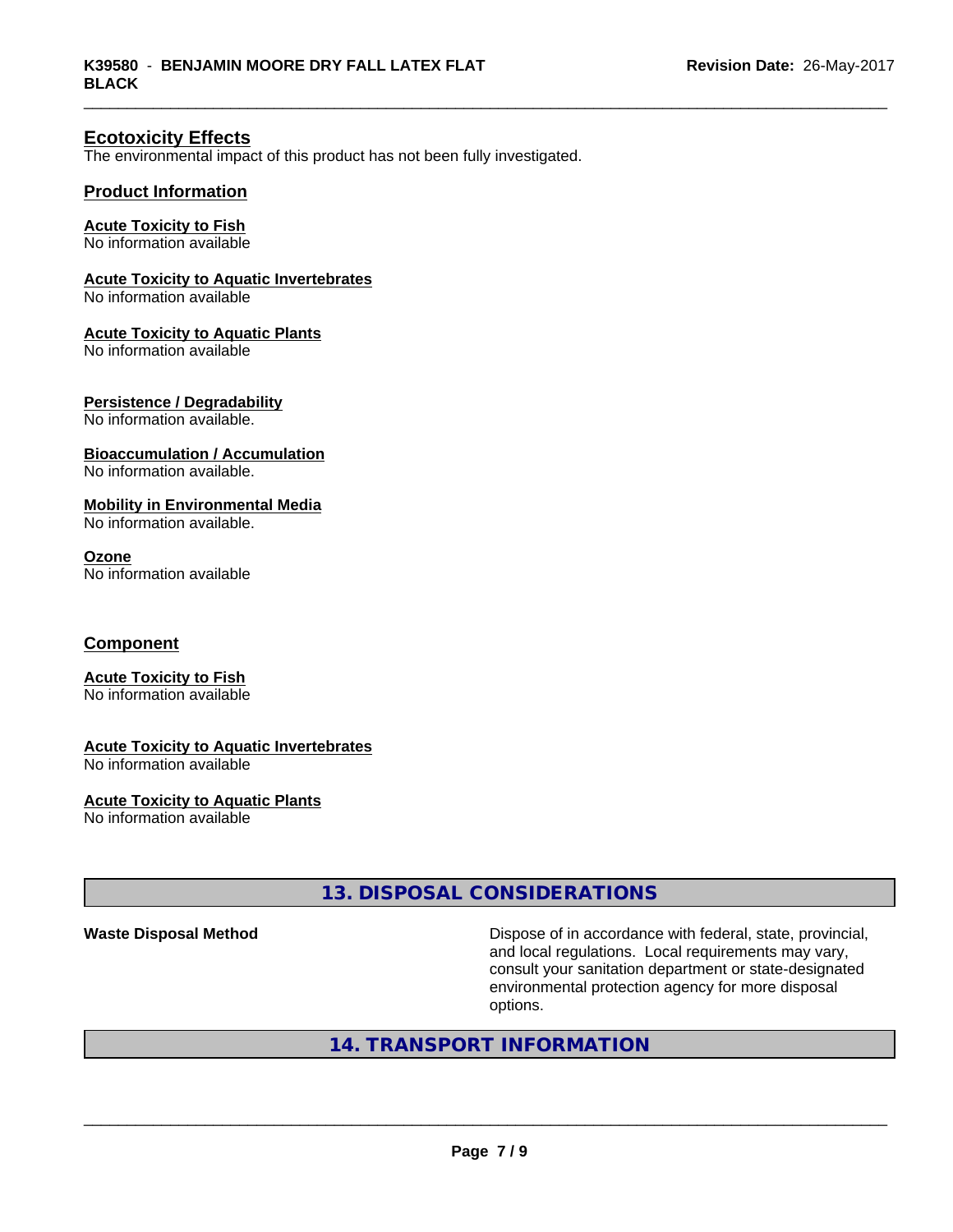| <b>TDG</b>        | Not regulated |
|-------------------|---------------|
| <b>ICAO/IATA</b>  | Not regulated |
| <b>IMDG / IMO</b> | Not regulated |

#### **15. REGULATORY INFORMATION**

#### **International Inventories**

| <b>TSCA: United States</b> | Yes - All components are listed or exempt. |
|----------------------------|--------------------------------------------|
| <b>DSL: Canada</b>         | Yes - All components are listed or exempt. |

#### **National Pollutant Release Inventory (NPRI)**

#### **NPRI Parts 1- 4**

This product contains the following Parts 1-4 NPRI chemicals:

| <b>Chemical Name</b>                 | <b>CAS-No</b> | Weight % (max) | <b>NPRI Parts 1-4</b> |  |
|--------------------------------------|---------------|----------------|-----------------------|--|
| Propanoic acid, 2-methyl-, monoester | 25265-77-4    | $0.5 - 1\%$    | Listed                |  |
| with 2,2,4-trimethyl-1,3-pentanediol |               |                |                       |  |
| Sodium Benzoate                      | 532-32-1      | $0.25 - 0.5\%$ | Listed                |  |
| Propylene glycol                     | $57 - 55 - 6$ | $0.25 - 0.5\%$ | Listed                |  |
| Poly(oxy-1,2-ethanediyl),            | 68412-54-4    | $0.1 - 0.25\%$ | Listed                |  |
| a-(nonylphenyl)-w-hydroxy-, branched |               |                |                       |  |

#### **NPRI Part 5**

This product contains the following NPRI Part 5 Chemicals:

*None*

#### **WHMIS Regulatory Status**

This product has been classified in accordance with the hazard criteria of the Hazardous Products Regulations (HPR) and the SDS contains all the information required by the HPR.

#### **16. OTHER INFORMATION**

**HMIS** - **Health:** 1\* **Flammability:** 0 **Reactivity:** 0 **PPE:** - **HMIS Legend** 0 - Minimal Hazard 1 - Slight Hazard 2 - Moderate Hazard 3 - Serious Hazard 4 - Severe Hazard \* - Chronic Hazard X - Consult your supervisor or S.O.P. for "Special" handling instructions.